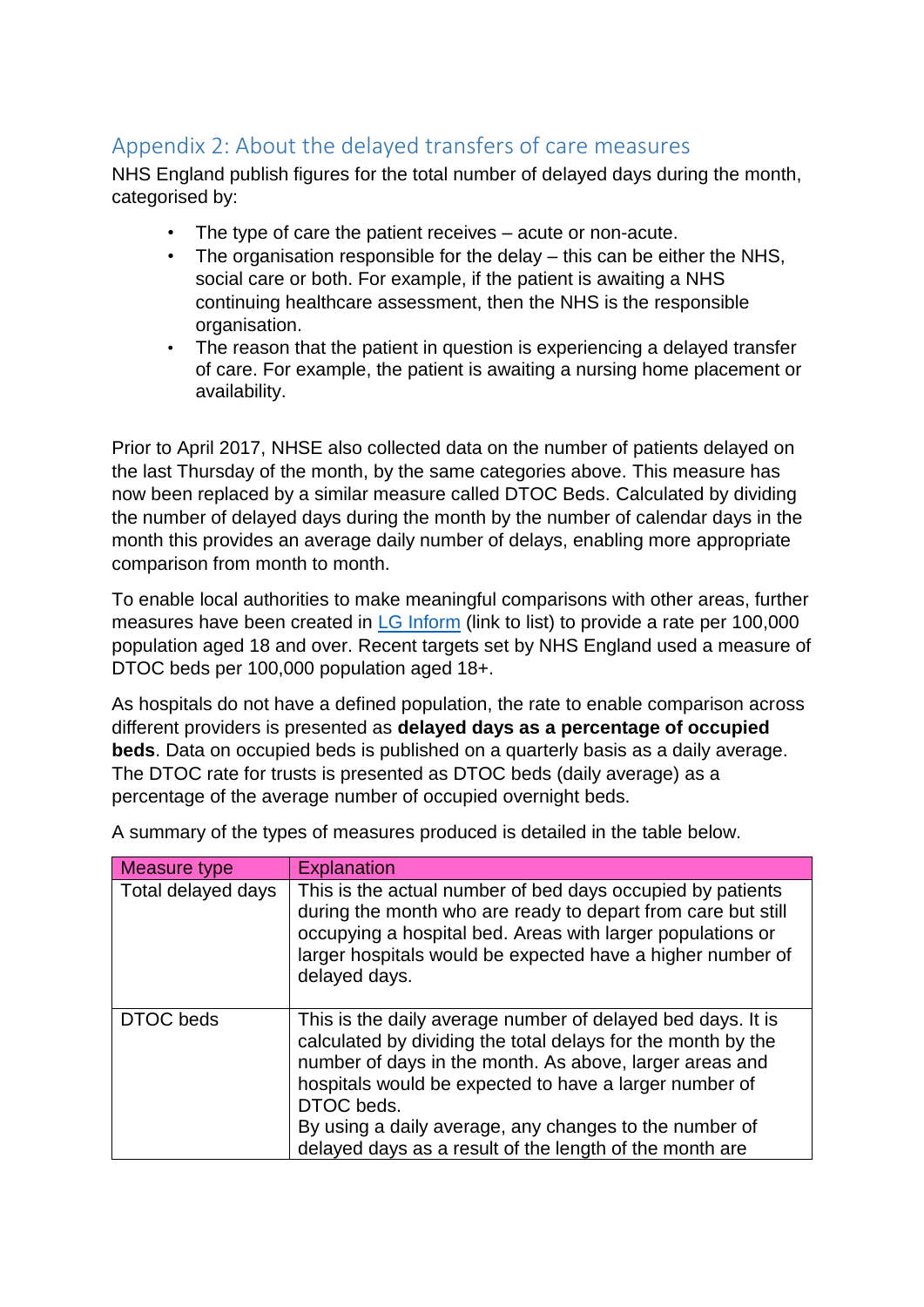|                                                                      | accounted for, allowing a more accurate month on month<br>comparison.                                                                                                                                                                                                                                                            |
|----------------------------------------------------------------------|----------------------------------------------------------------------------------------------------------------------------------------------------------------------------------------------------------------------------------------------------------------------------------------------------------------------------------|
| Delayed days or<br>DTOC beds per<br>100,000 population<br>aged $18+$ | Taking the measures above this rate takes account of the<br>size of the adult population and enables useful comparison<br>between local authorities, and with the national rate as a<br>whole.                                                                                                                                   |
| DTOC beds as a %<br>of occupied beds                                 | This measure provides a meaningful comparison across<br>Trusts as it presents the number of delays per day in the<br>context of the overall capacity of the hospital. A national rate<br>can also be calculated as a benchmark using the total DTOC<br>beds and the daily average of occupied beds across England<br>as a whole. |

## *The NHS England 2017/18 Mandate sets the expectation that DTOC (NHS, adult social care and jointly attributable combined) should be reduced by September 2017 to 3.5% of occupied hospital beds, or expressed from a local authority perspective, not more than 9.4 people in total delayed in hospital per 100,000 adults.*

Working this backwards using the latest data available:

Number of occupied beds as at 2017/18 Q1 for England is 113,242.

The adult population for England in 2016 is 43,482,790.

- So at 3.5% of occupied beds, the number of DTOC beds for England as a whole would be 3.5% of 113,242. This works out as 3,963 DTOC beds.
- Using the local authority population based rate this would be calculated as the total population divided by 100,000, then multiplied by 9.4 to give 4,087 DTOC beds.
- So overall, accounting for rounding this gives a national target of around 4,000 beds occupied by patients who are ready to leave hospital but still occupying a bed, per day.